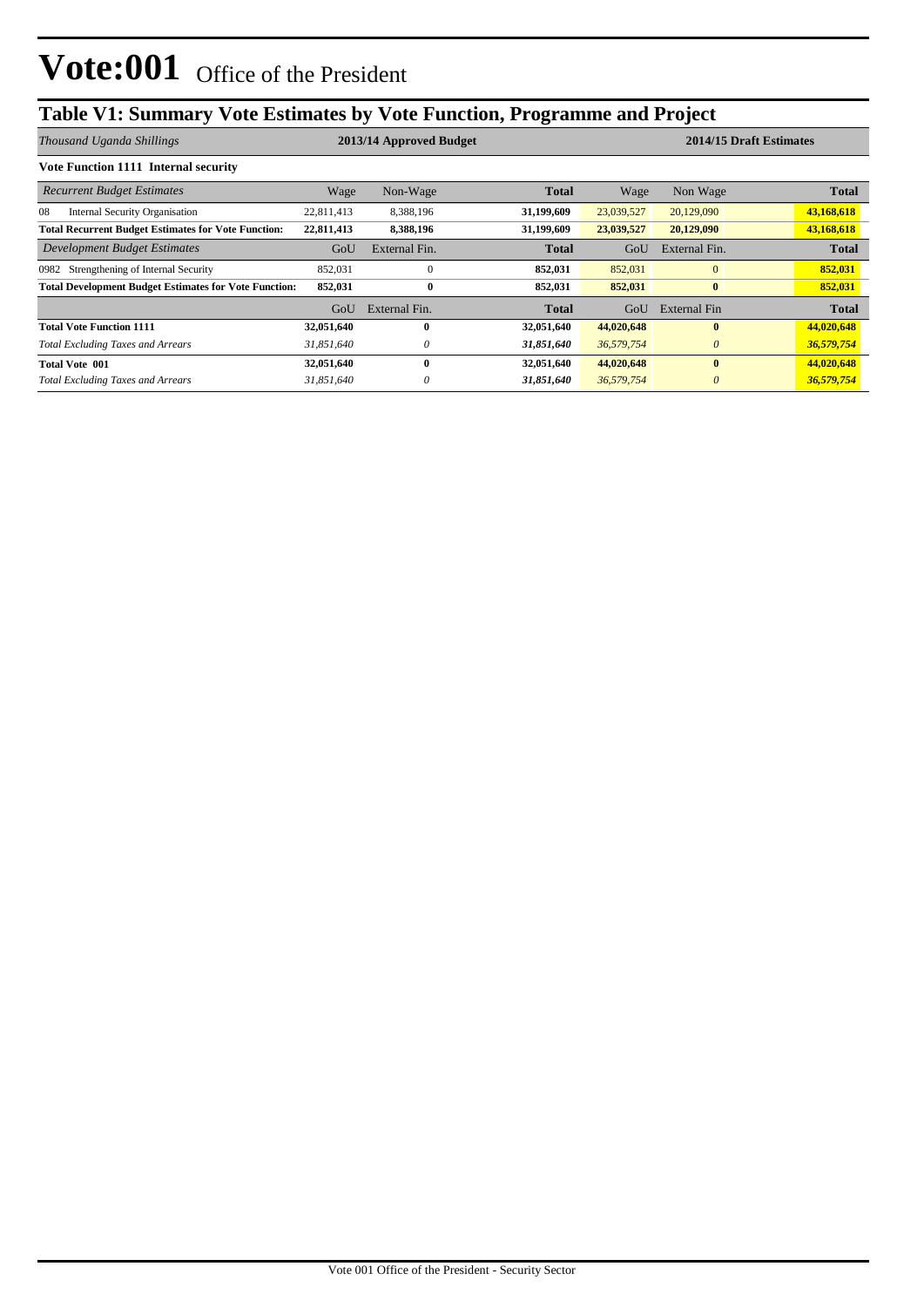# **Vote:001** Office of the President

### **Table V2: Summary Vote Estimates by Item**

| Thousand Uganda Shillings                               | 2013/14 Approved Budget |                   |              | 2014/15 Draft Estimates |                       |                         |  |
|---------------------------------------------------------|-------------------------|-------------------|--------------|-------------------------|-----------------------|-------------------------|--|
|                                                         |                         | GoU External Fin. | <b>Total</b> |                         | GoU External Fin.     | <b>Total</b>            |  |
| <b>Employees, Goods and Services (Outputs Provided)</b> | 31,229,609              | 0                 | 31,229,609   | 35,927,723              | $\boldsymbol{\theta}$ | 35,927,723              |  |
| 211101 General Staff Salaries                           | 22,811,413              | $\mathbf{0}$      | 22,811,413   | 23,039,527              | $\overline{0}$        | 23,039,527              |  |
| 211103 Allowances                                       | 131,189                 | $\Omega$          | 131,189      | 131,189                 | $\overline{0}$        | 131,189                 |  |
| 212201 Social Security Contributions                    | 370,000                 | $\mathbf{0}$      | 370,000      | 370,000                 | $\overline{0}$        | 370,000                 |  |
| 221001 Advertising and Public Relations                 | 802                     | $\Omega$          | 802          | 802                     | $\mathbf{0}$          | 802                     |  |
| 221003 Staff Training                                   | 30,294                  | $\mathbf{0}$      | 30,294       | 30,294                  | $\overline{0}$        | 30,294                  |  |
| 221007 Books, Periodicals & Newspapers                  | 6,111                   | 0                 | 6,111        | 6,111                   | $\mathbf{0}$          | 6,111                   |  |
| 221009 Welfare and Entertainment                        | 139,276                 | $\Omega$          | 139,276      | 139,276                 | $\mathbf{0}$          | 139,276                 |  |
| 221011 Printing, Stationery, Photocopying and Binding   | 11.149                  | $\Omega$          | 11,149       | 11.149                  | $\Omega$              | 11,149                  |  |
| 221012 Small Office Equipment                           | 10,516                  | $\Omega$          | 10,516       | 10,516                  | $\overline{0}$        | 10,516                  |  |
| 222001 Telecommunications                               | 320,141                 | $\Omega$          | 320,141      | 320,141                 | $\Omega$              | 320,141                 |  |
| 223001 Property Expenses                                | 6,759                   | $\Omega$          | 6,759        | 6,759                   | $\Omega$              | 6,759                   |  |
| 223003 Rent – (Produced Assets) to private entities     | 151,005                 | $\Omega$          | 151,005      | 151,005                 | $\overline{0}$        | 151,005                 |  |
| 223005 Electricity                                      | 271,019                 | $\Omega$          | 271,019      | 271,019                 | $\overline{0}$        | 271,019                 |  |
| 223006 Water                                            | 48,000                  | $\mathbf{0}$      | 48,000       | 48,000                  | $\overline{0}$        | 48,000                  |  |
| 224002 General Supply of Goods and Services             | 30,000                  | $\mathbf{0}$      | 30,000       | $\mathbf{0}$            | $\overline{0}$        | $\mathbf{0}$            |  |
| 224003 Classified Expenditure                           | 6,569,633               | $\Omega$          | 6,569,633    | 11,069,633              | $\overline{0}$        | 11,069,633              |  |
| 227001 Travel inland                                    | 24,039                  | $\mathbf{0}$      | 24,039       | 24,039                  | $\overline{0}$        | 24,039                  |  |
| 227002 Travel abroad                                    | 18,000                  | $\mathbf{0}$      | 18,000       | 18,000                  | $\overline{0}$        | 18,000                  |  |
| 227004 Fuel, Lubricants and Oils                        | 60,000                  | $\boldsymbol{0}$  | 60,000       | 60,000                  | $\overline{0}$        | 60,000                  |  |
| 228002 Maintenance - Vehicles                           | 220,265                 | $\mathbf{0}$      | 220,265      | 220,265                 | $\bf{0}$              | 220,265                 |  |
| <b>Investment</b> (Capital Purchases)                   | 822,031                 | 0                 | 822,031      | 852,031                 | $\boldsymbol{\theta}$ | 852,031                 |  |
| 231004 Transport equipment                              | 483,031                 | $\mathbf{0}$      | 483,031      | 482,641                 | $\overline{0}$        | 482,641                 |  |
| 231005 Machinery and equipment                          | 139,000                 | $\overline{0}$    | 139,000      | 169,390                 | $\overline{0}$        | 169,390                 |  |
| 312204 Taxes on Machinery, Furniture & Vehicles         | $\theta$                | $\mathbf{0}$      | $\bf{0}$     | 200,000                 | $\mathbf{0}$          | 200,000                 |  |
| 312206 Gross Tax                                        | 200,000                 | $\mathbf{0}$      | 200,000      | $\mathbf{0}$            | $\overline{0}$        | $\overline{\mathbf{0}}$ |  |
| <b>Arrears</b>                                          | 0                       | 0                 | 0            | 7,240,894               | $\theta$              | 7,240,894               |  |
| 321605 Domestic arrears (Budgeting)                     | $\Omega$                | $\mathbf{0}$      | $\bf{0}$     | 600,000                 | $\overline{0}$        | 600,000                 |  |
| 321608 Pension arrears (Budgeting)                      | $\theta$                | $\boldsymbol{0}$  | $\bf{0}$     | 6,640,894               | $\overline{0}$        | 6,640,894               |  |
| <b>Grand Total Vote 001</b>                             | 32,051,640              | $\bf{0}$          | 32,051,640   | 44,020,648              | $\bf{0}$              | 44,020,648              |  |
| <b>Total Excluding Taxes and Arrears</b>                | 31,851,640              | 0                 | 31,851,640   | 36,579,754              | $\theta$              | 36,579,754              |  |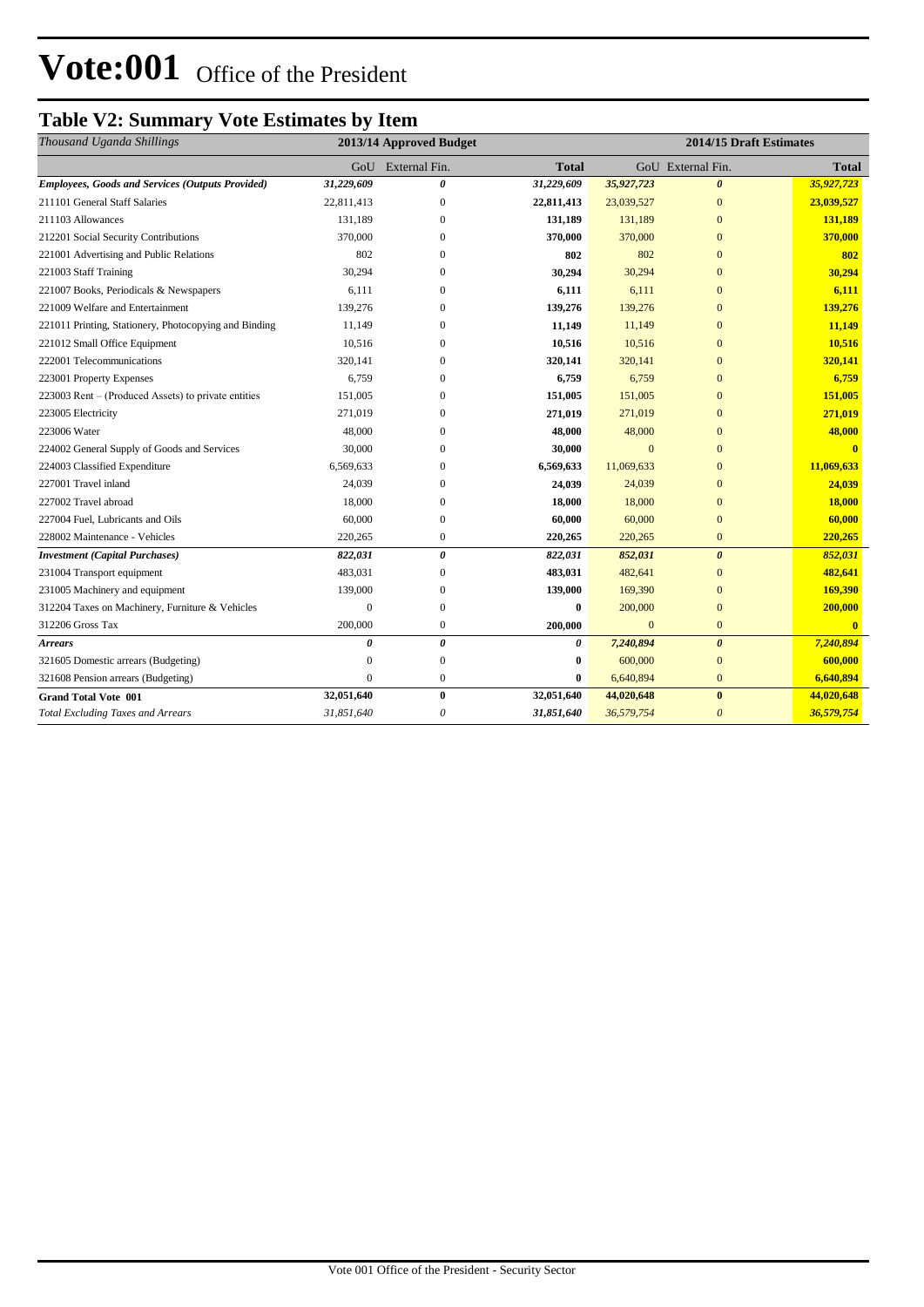# **Vote:001** Office of the President

## **Table V3: Detailed Estimates by Vote Function, Cost Centre, Output and Item**

### *Vote Function 1111 Internal security*

#### *Recurrent Budget Estimates*

#### **Programme 08 Internal Security Organisation**

| Thousand Uganda Shillings                                              |                  | 2013/14 Approved Budget |              | 2014/15 Draft Estimates |                       |                         |
|------------------------------------------------------------------------|------------------|-------------------------|--------------|-------------------------|-----------------------|-------------------------|
| <b>Outputs Provided</b>                                                | Wage             | Non-Wage                | <b>Total</b> | Wage                    | Non Wage              | <b>Total</b>            |
| Output:111101 Collection of Intelligence                               |                  |                         |              |                         |                       |                         |
| 211101 General Staff Salaries                                          | 20,626,211       | $\mathbf{0}$            | 20,626,211   | 20,735,574              | $\mathbf{0}$          | 20,735,574              |
| 224003 Classified Expenditure                                          | $\boldsymbol{0}$ | 6,569,633               | 6,569,633    | $\boldsymbol{0}$        | 11,069,633            | 11,069,633              |
| Total Cost of Output 111101:                                           | 20,626,211       | 6,569,633               | 27,195,843   | 20,735,574              | 11,069,633            | 31,805,207              |
| Output:111102 Administration                                           |                  |                         |              |                         |                       |                         |
| 211101 General Staff Salaries                                          | 2,185,202        | $\mathbf{0}$            | 2,185,202    | 2,303,953               | $\mathbf{0}$          | 2,303,953               |
| 211103 Allowances                                                      | 0                | 131,189                 | 131,189      | $\boldsymbol{0}$        | 131,189               | 131,189                 |
| 212201 Social Security Contributions                                   | $\boldsymbol{0}$ | 370,000                 | 370,000      | $\mathbf{0}$            | 370,000               | 370,000                 |
| 221001 Advertising and Public Relations                                | $\overline{0}$   | 802                     | 802          | $\mathbf{0}$            | 802                   | 802                     |
| 221003 Staff Training                                                  | $\overline{0}$   | 30,294                  | 30,294       | $\mathbf{0}$            | 30,294                | 30,294                  |
| 221007 Books, Periodicals & Newspapers                                 | 0                | 6,111                   | 6,111        | $\mathbf{0}$            | 6,111                 | 6,111                   |
| 221009 Welfare and Entertainment                                       | 0                | 139,276                 | 139,276      | $\mathbf{0}$            | 139,276               | 139,276                 |
| 221011 Printing, Stationery, Photocopying and                          | 0                | 11,149                  | 11,149       | $\mathbf{0}$            | 11,149                | 11,149                  |
| 221012 Small Office Equipment                                          | $\theta$         | 10,516                  | 10,516       | $\mathbf{0}$            | 10,516                | 10,516                  |
| 222001 Telecommunications                                              | $\overline{0}$   | 320,141                 | 320,141      | $\mathbf{0}$            | 320,141               | 320,141                 |
| 223001 Property Expenses                                               | $\theta$         | 6,759                   | 6,759        | $\mathbf{0}$            | 6,759                 | 6,759                   |
| 223003 Rent – (Produced Assets) to private enti                        | $\overline{0}$   | 151,005                 | 151,005      | $\mathbf{0}$            | 151,005               | 151,005                 |
| 223005 Electricity                                                     | $\theta$         | 271,019                 | 271,019      | $\mathbf{0}$            | 271,019               | 271,019                 |
| 223006 Water                                                           | $\theta$         | 48,000                  | 48,000       | $\mathbf{0}$            | 48,000                | 48,000                  |
| 227001 Travel inland                                                   | 0                | 24,039                  | 24,039       | $\mathbf{0}$            | 24,039                | 24,039                  |
| 227002 Travel abroad                                                   | $\theta$         | 18,000                  | 18,000       | $\mathbf{0}$            | 18,000                | 18,000                  |
| 227004 Fuel, Lubricants and Oils                                       | $\overline{0}$   | 60,000                  | 60,000       | $\mathbf{0}$            | 60,000                | 60,000                  |
| 228002 Maintenance - Vehicles                                          | 0                | 220,265                 | 220,265      | $\mathbf{0}$            | 220,265               | 220,265                 |
| Total Cost of Output 111102:                                           | 2,185,202        | 1,818,564               | 4,003,766    | 2,303,953               | 1,818,564             | 4,122,516               |
| <b>Total Cost of Outputs Provided</b>                                  | 22,811,413       | 8,388,196               | 31,199,609   | 23,039,527              | 12,888,196            | 35,927,723              |
| <b>Arrears</b>                                                         | Wage             | Non-Wage                | <b>Total</b> | Wage                    | Non Wage              | <b>Total</b>            |
| Output:111199 Arrears                                                  |                  |                         |              |                         |                       |                         |
| 321605 Domestic arrears (Budgeting)                                    | $\boldsymbol{0}$ | $\boldsymbol{0}$        | $\bf{0}$     | $\mathbf{0}$            | 600,000               | 600,000                 |
| 321608 Pension arrears (Budgeting)                                     | $\boldsymbol{0}$ | $\boldsymbol{0}$        | $\bf{0}$     | $\mathbf{0}$            | 6,640,894             | 6,640,894               |
| Total Cost of Output 111199:                                           | 0                | 0                       | 0            | $\boldsymbol{\theta}$   | 7,240,894             | 7,240,894               |
| <b>Total Cost of Arrears</b>                                           | $\bf{0}$         | $\bf{0}$                | $\bf{0}$     | $\bf{0}$                | 7,240,894             | 7,240,894               |
| <b>Total Programme 08</b>                                              | 22,811,413       | 8,388,196               | 31,199,609   | 23,039,527              | 20,129,090            | 43,168,618              |
| <b>Total Excluding Arrears</b>                                         | 22,811,413       | 8,388,196               | 31,199,609   | 23,039,527              | 12,888,196            | 35,927,723              |
| <b>Development Budget Estimates</b>                                    |                  |                         |              |                         |                       |                         |
| Project 0982 Strengthening of Internal Security                        |                  |                         |              |                         |                       |                         |
| Thousand Uganda Shillings                                              |                  | 2013/14 Approved Budget |              |                         |                       | 2014/15 Draft Estimates |
| <b>Outputs Provided</b>                                                |                  | GoU External Fin.       | <b>Total</b> |                         | GoU External Fin.     | Total                   |
| Output:111102 Administration                                           |                  |                         |              |                         |                       |                         |
| 224002 General Supply of Goods and Services                            | 30,000           | $\boldsymbol{0}$        | 30,000       | $\boldsymbol{0}$        | $\boldsymbol{0}$      | $\mathbf{0}$            |
| Total Cost of Output 111102:                                           | 30,000           | 0                       | 30,000       | $\boldsymbol{\theta}$   | $\boldsymbol{\theta}$ | $\boldsymbol{\theta}$   |
| <b>Total Cost of Outputs Provided</b>                                  | 30,000           | $\bf{0}$                | 30,000       | $\bf{0}$                | $\bf{0}$              | $\mathbf{0}$            |
| <b>Capital Purchases</b>                                               | GoU              | External Fin.           | <b>Total</b> |                         | GoU External Fin.     | <b>Total</b>            |
| Output:111175 Purchase of Motor Vehicles and Other Transport Equipment |                  |                         |              |                         |                       |                         |
| 231004 Transport equipment                                             | 483,031          | $\boldsymbol{0}$        | 483,031      | 482,641                 | $\boldsymbol{0}$      | 482,641                 |
| 312204 Taxes on Machinery, Furniture & Vehi                            | $\boldsymbol{0}$ | $\boldsymbol{0}$        | $\bf{0}$     | 200,000                 | $\boldsymbol{0}$      | 200,000                 |
| 312206 Gross Tax                                                       | 180,000          | $\boldsymbol{0}$        | 180,000      | $\mathbf{0}$            | $\boldsymbol{0}$      | $\mathbf{0}$            |
| Total Cost of Output 111175:                                           | 663,031          | 0                       | 663,031      | 682,641                 | $\boldsymbol{\theta}$ | 682,641                 |
| Output:111177 Purchase of Specialised Machinery & Equipment            |                  |                         |              |                         |                       |                         |
| 231005 Machinery and equipment                                         | 139,000          | $\boldsymbol{0}$        | 139,000      | 169,390                 | $\boldsymbol{0}$      | 169,390                 |
| 312206 Gross Tax                                                       | 20,000           | $\boldsymbol{0}$        | 20,000       | $\mathbf{0}$            | $\mathbf{0}$          |                         |
| Total Cost of Output 111177:                                           | 159,000          | 0                       | 159,000      | 169,390                 | $\pmb{\theta}$        | 169,390                 |

**Total Cost of Capital Purchases 822,031 0 822,031 852,031 0 852,031**